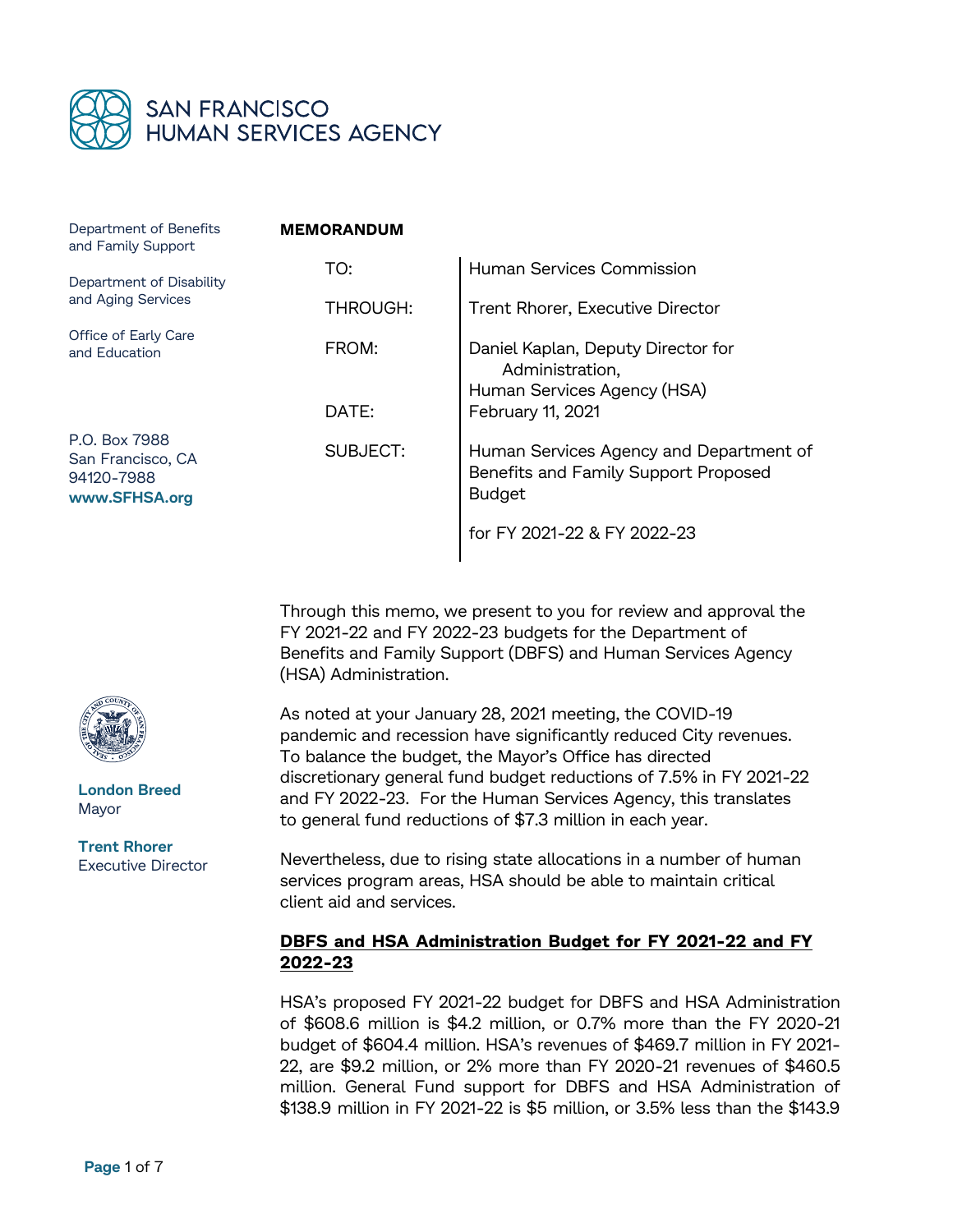

million in FY 2020-21. These changes reflect the higher revenues HSA anticipates in the upcoming fiscal year, and a handful of cost reductions, some of which relate to COVID response programs that were limited to FY2020-21.

### **Major Budget Proposals and Changes COVID-19 Shelters and Feeding**

HSA expects to continue its collaboration with the Department of Public Health (DPH), the Department of Homelessness and Supportive Housing (HSH), the Department of Emergency Management (DEM) and other partners to operate the COVID-19 shelter and feeding response. Current plans for FY21-22 remain under development and under discussion with the Mayor's Office.

On the alternative housing side, HSH published a demobilization plan in early December outlining a timeline for exiting clients in the SIP hotels to appropriate housing interventions by next summer. The plan, however, is currently being updated to reflect recent policy and budget changes. In particular, the Biden administration has stated its commitment to funding FEMA-backed response efforts 100%, instead of requiring a 25% local match. This support will be retroactive to January 2020 and is expected to continue at least through September 2021. Given this expanded support, HSA expects that it will continue to assist with the COVID-19 shelter response through much of FY21-22, so vulnerable homeless individuals can remain sheltered through the emergency.

In addition, HSA, and especially the Department of Disability and Aging Services (DAS), has worked to address the City's dramatic spike in food insecurity. HSA expects the pandemic-driven increase in demand for food will continue into FY 2021-22, diminishing slowly as the vaccine reduces the incidence of disease and allows for lifting of the shelter-inplace restrictions. HSA/DAS is working with the Mayor's Office on a proposal to continue feeding initiatives into FY 2021-22. The proposed programs are:

 Community-based food supports for those impacted by the health and economic impacts of the COVID-19 pandemic. This includes continued investment in a close partnership with the San Francisco-Marin Food Bank, which is currently delivering over 80,000 food bags each month across 20 pop-up locations. It also includes a variety of smaller, targeted community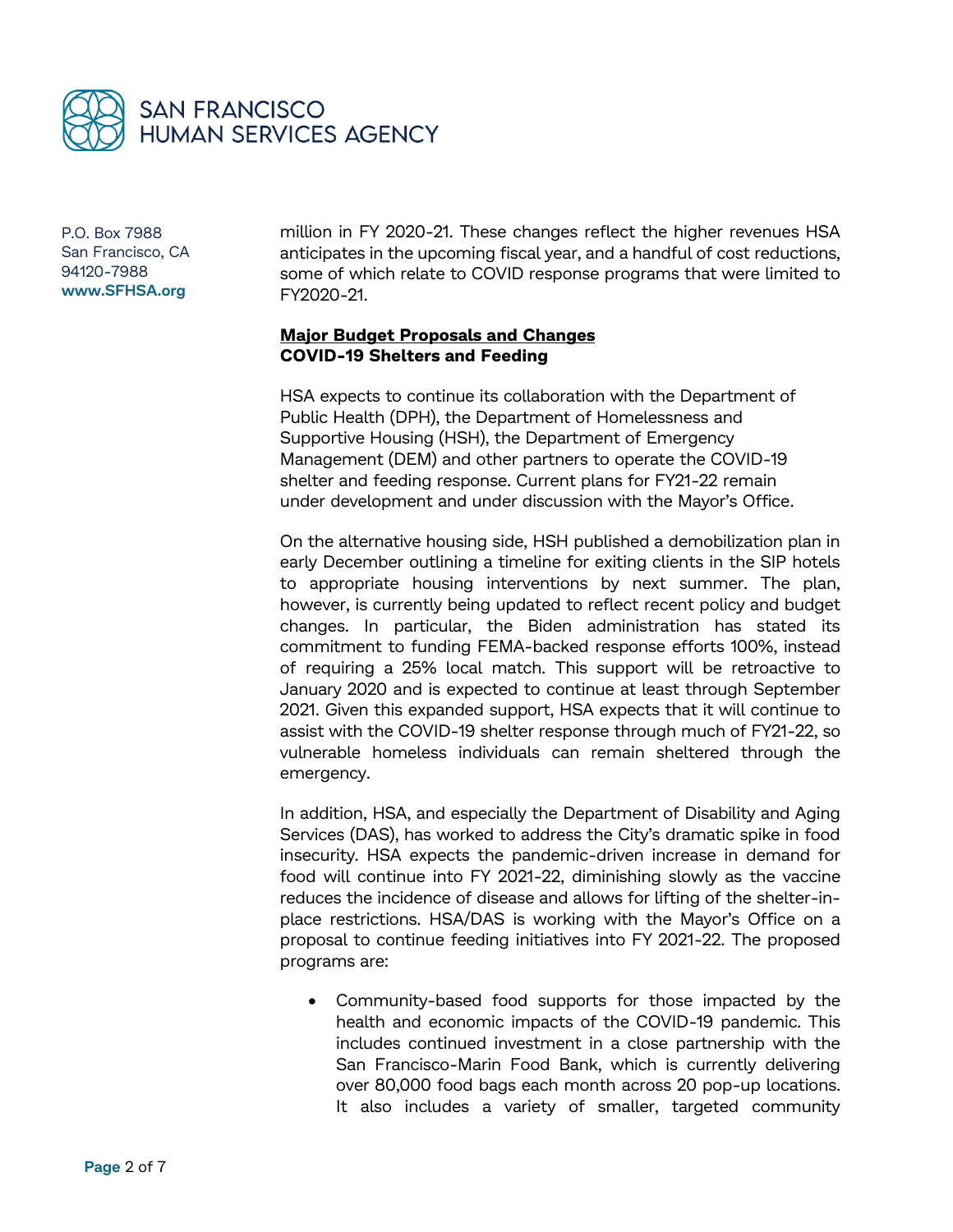

programs such as partnerships with the Latinx community in the Mission, and in Chinatown to address those disproportionately impacted by the pandemic.

- The City's Isolation and Quarantine Helpline will continue to deliver meals and/or groceries to food insecure households with a positive or suspected COVID-19 case.
- The DAS nutrition network anticipates that it will continue to serve a heightened number of older and disabled San Franciscans in need of food throughout the next fiscal year. It is expected that the Great Plates Delivered and Meals in Place programs will not continue in FY 2021-22, as shelter-in-place orders will be lifted.

HSA is also seeking support for a small number of temporary positions to support the community-based initiatives through the next fiscal year. These positions will allow staff currently deployed as disaster workers to return to their home departments. This team will also coordinate with philanthropy and other private resources to develop and sustain a collaborative recovery effort. Engaging with philanthropy, provider groups, and other key stakeholders is a critical aspect of this work to ensure services are equitable and accessible to communities disproportionately impacted by Covid-19.

#### **Economic Support and Self Sufficiency**

HSA anticipated that a tremendous demand for employment services would occur during the current fiscal year, due to the economic downturn. It budgeted additional dollars to expand ESSS's JobsNow Wage Subsidy program. However, the prolonged duration of the pandemic, accompanying shelter-in-place orders, and availability of pandemic unemployment insurance, have combined to lessen demand for employment services in the current year.

As a result, HSA anticipates significant one-time savings in its current budget and proposes to use this funding to support direct economic recovery while maintaining its budget for expanded jobs programs in FY2021-22 when the recovery hopefully takes-off. HSA's proposal has three objectives:

1) Ameliorate personal and financial hardships that stand in the way of clients' self-sufficiency efforts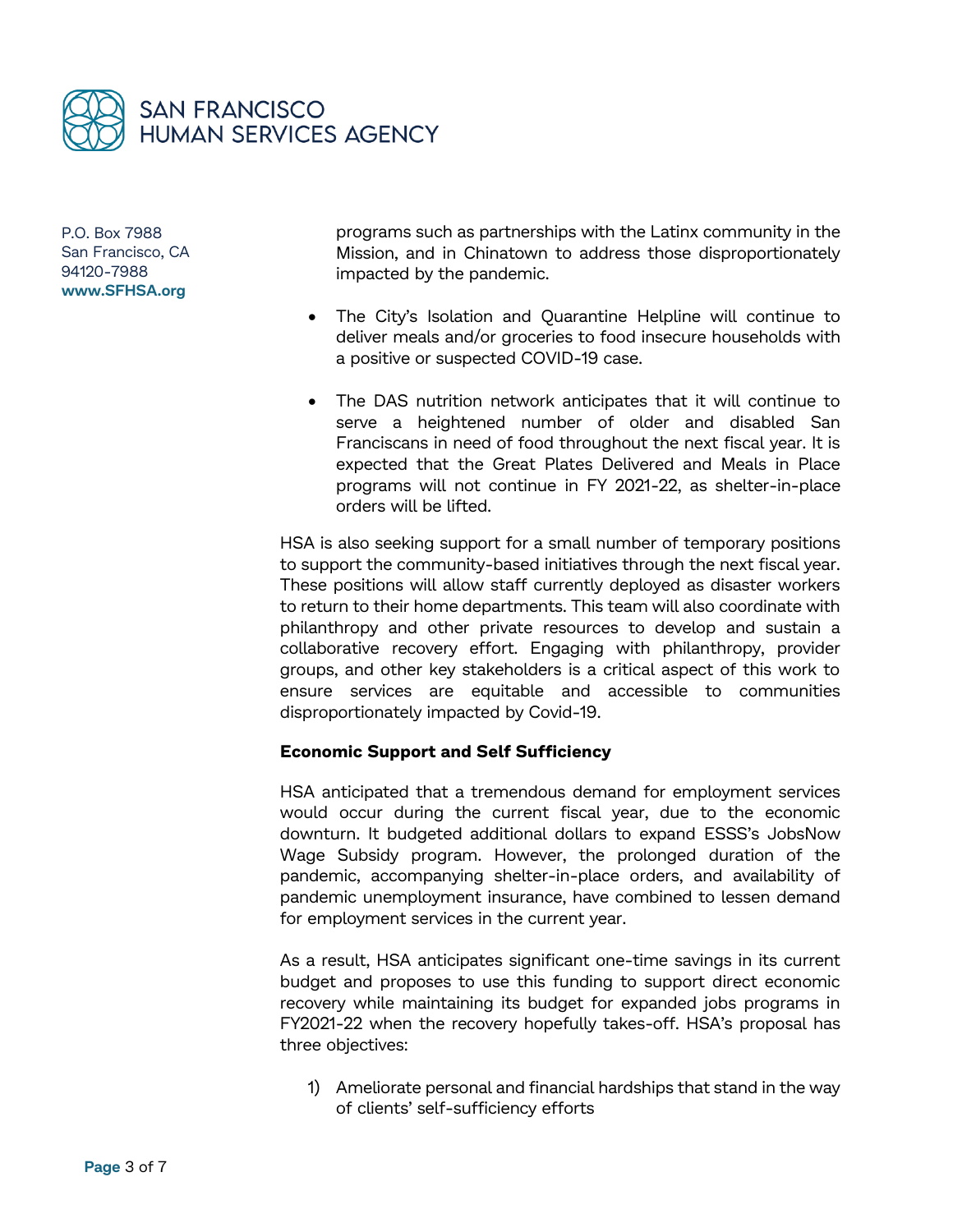

- 2) Cover aid gaps in the State and Federal government's relief plans
- 3) Promote economic and racial equity by expanding Career Pathways for welfare-to-work clients

Some of the specific initiatives, which will continue to develop in response to the State and Federal relief efforts, include:

- Digital Divide The pandemic has illuminated the critical importance of access to technology. The Digital Divide initiative seeks to improve clients' digital literacy with both training and equipment, empowering them to engage in job searches and self-education online.
- Eviction Prevention Services While eviction moratoriums and emergency relief programs have prevented most evictions during the pandemic so far, many households have become financially unstable due to widespread loss of job-related income. Recent moratoriums require households pay at least part of their rent. This initiative seeks to help these households remain housed through back rent assistance.
- Working Families Credit (WFC) WFC is a locally-funded tax credit program that provides \$250 payments to low-income families. In FY19-20, WFC received a one-time funding augmentation from the City to reach additional families. The funding enabled HSA to issue the credit to nearly 4,000 families, up from less than 1,000 in previous years when clients were limited to claiming once in their life. While the funding is sufficient to continue the expanded program in FY20-21, HSA seeks to maintain this client reach in FY21-22 by funding the WFC program at this same high level.
- Hardship Help and Disaster Aid for the Undocumented HSA is aware of hundreds of family members of CalWORKs clients who are left out of conventional aid and relief efforts due to their undocumented status. It is proposing to reduce these hardships by setting up a fund that would cover various one-time expenses that pose current barriers to these individuals' self-sufficiency such as back rent or debt, education services, small business startup costs, car repair and legal fees.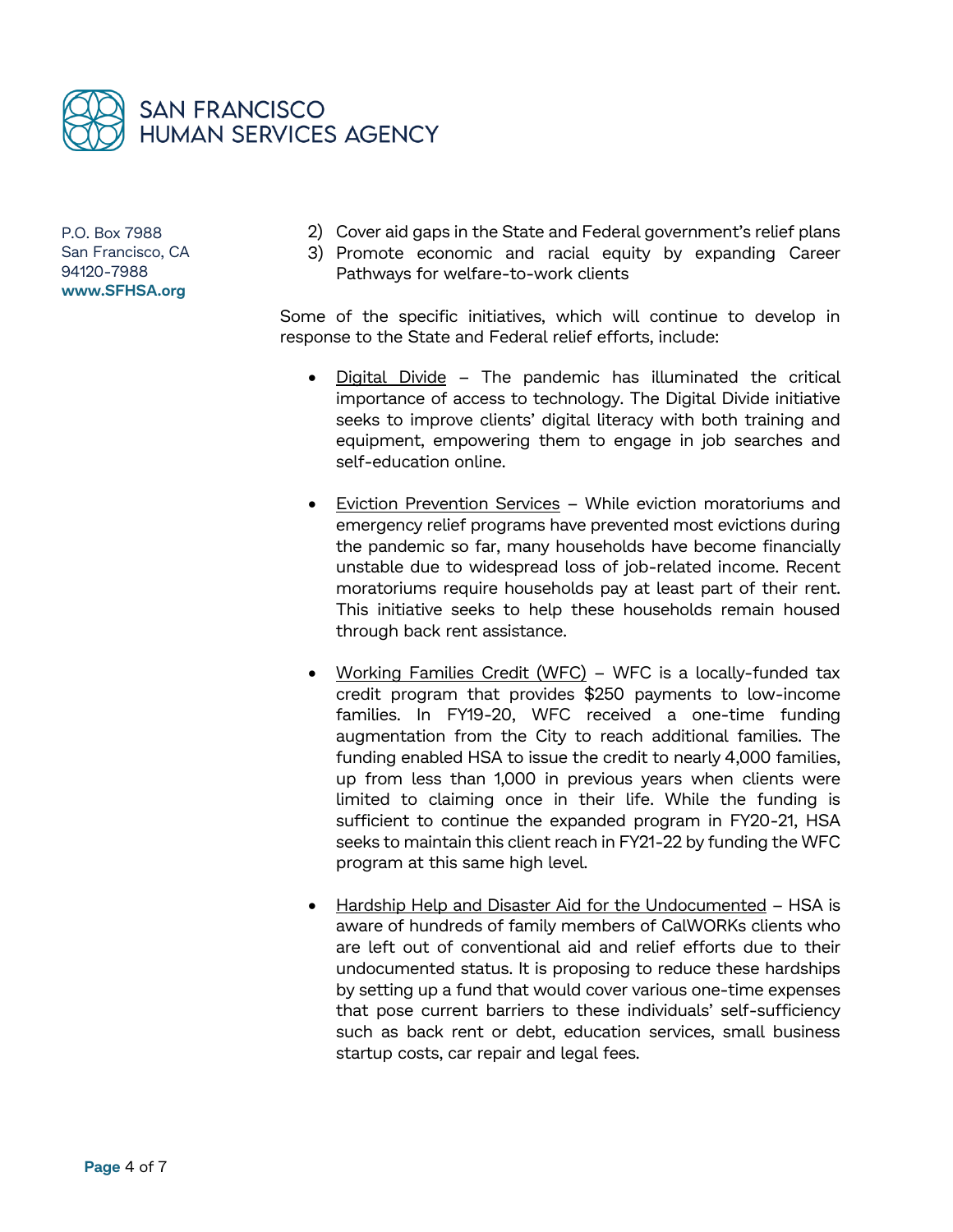

 Career Pathways – Career Pathways participants work for up to three years with City departments, earning automatic minimum qualification for future positions in that classification track. This program has culminated in permanent City employment for a high percentage of its participants, an outcome that has invaluable equity impacts on the City's workforce given the socioeconomic and racially diverse profile of these individuals. WDD currently operates 50 Career Pathways slots, and would like to add 30 more one-time so that more of HSA's clients can receive the requisite experience to compete for City jobs on the open market.

HSA would internally fund these efforts with an estimated \$5.9M of one-time redirections.

### **Family & Children's Services (FCS)**

FCS continues to work towards a sustainable budget in the face of significantly reduced revenues resulting from the end of the Title IV-E waiver. The program faces a \$12.7M a year shortfall in the base budget.

HSA has worked closely with the Mayor's Office on a transition plan that continues to allow HSA to use one-time savings to sustain the program through both budget years. Federal support for the end of the waiver, through the Families First Transition Act, will provide an estimated \$7M this fiscal year and an additional \$1M in the budget year. The City has until September 2026 to spend these funds and HSA will work with the Mayor's Office on how best to spread these funds over several years to ease the transition. One-time savings that were generated under the waiver will also continue to be carried forward into FY21-22. HSA will also continue to explore new sources of funding such as the Families First Prevention Services Act.

In order to address the longer-term deficit, FCS has also begun implementing cost-saving strategies. As part of this process, FCS had previously identified \$1.5M of savings in its contracts and work orders that it implemented beginning in FY20-21 and that will fully annualize beginning in FY21-22. They will also continue to review and resize contracts with community-based organizations and partner departments based on projected needs and program efficacy. FCS has also committed to reducing staffing costs through attrition by identifying positions that will not be backfilled. There are currently 15 positions that have already been identified to hold. FCS has committed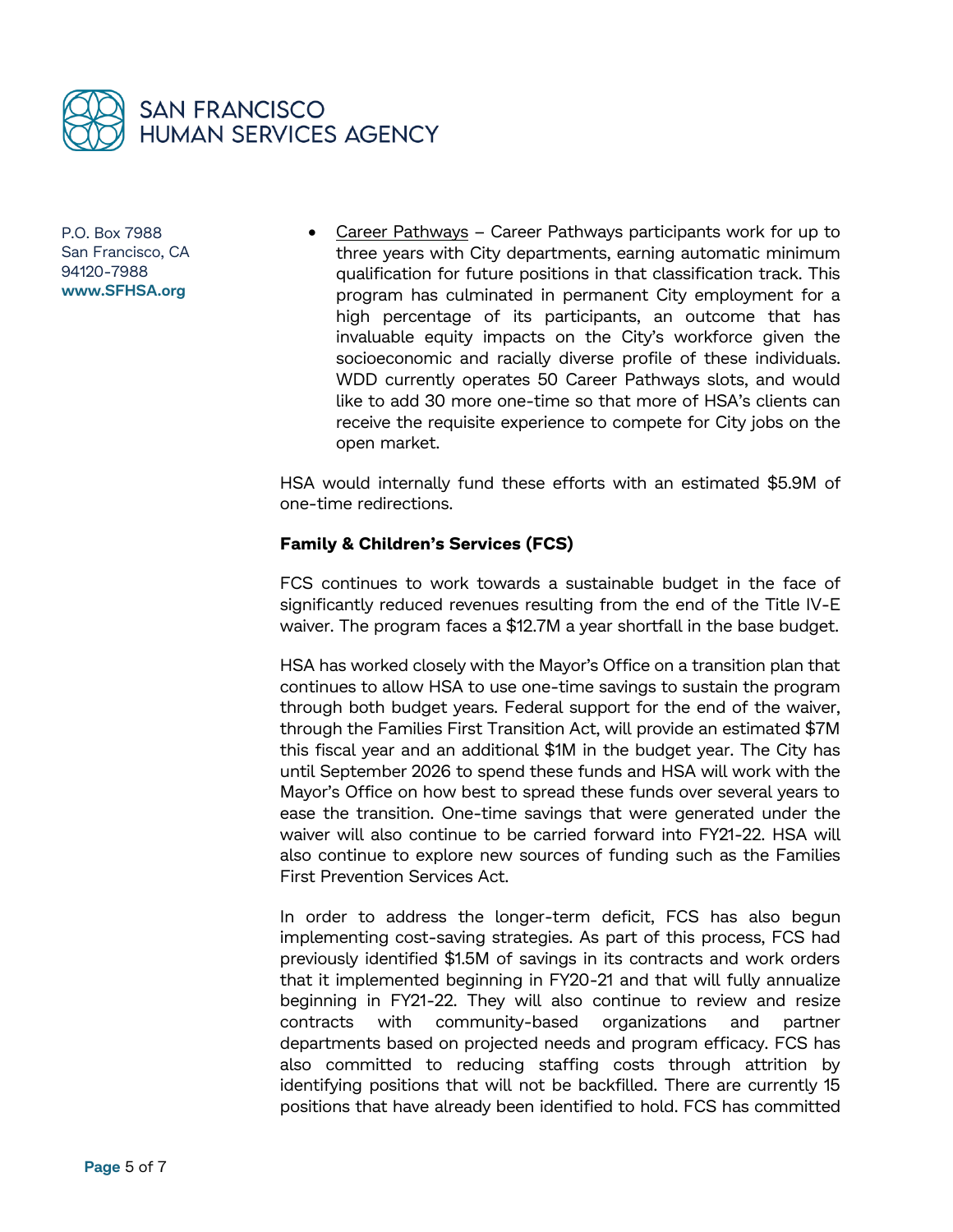

to identifying an additional 8 positions that will be held to generate additional savings in the budget. Staffing resources will be gradually reallocated within program as FCS adjusts to the increased level of attrition.

Through this process, FCS continues to deliver services to families while adjusting accordingly to a pandemic environment. Program needs continue to be addressed and in this attitude, FCS has identified the need to expand domestic violence services. The requested increase would support expanded capacity to reduce the current waitlist and build out services to focus on domestic violence perpetrators. Funding for this program would be generated by reallocating current resources.

#### **Administration**

#### **Diversity, Equity, Inclusion and Belonging (DEIB)**

In FY19-20, HSA established its new Diversity, Equity, Inclusion, and Belonging (DEI/B) team within its Human Resources division. The goal of the new DEI/B team is to create an agency culture which embraces diversity, equity, and inclusion in all aspects of its work.

The FY21-22 proposed budget grows the DEI/B team to seven FTEs. HSA will reposition two positions from its Family & Children's Services division, one for its Disability and Aging Services Department, and several from within Human Resources to meet this need. The team will continue to operationalize the recommendations from the report completed in FY 2018-19 entitled, "Advancing Racial Equity at the SFHSA: Opportunities in Hiring, Promotion, and Organizational Culture" and its recently submitted Racial Equity workplan. This work includes:

- Data development and tracking and the creation of a DEI/B Dashboard
- Developing and implementing a diversity recruitment strategy
- Policy development to improve equity in the hiring process
- Working with supervisors and managers to create alternatives to discipline
- Monthly Racial Equity Work Group meetings
- Monthly racial equity newsletter and opportunities for staff to connect and discuss race and equity topics